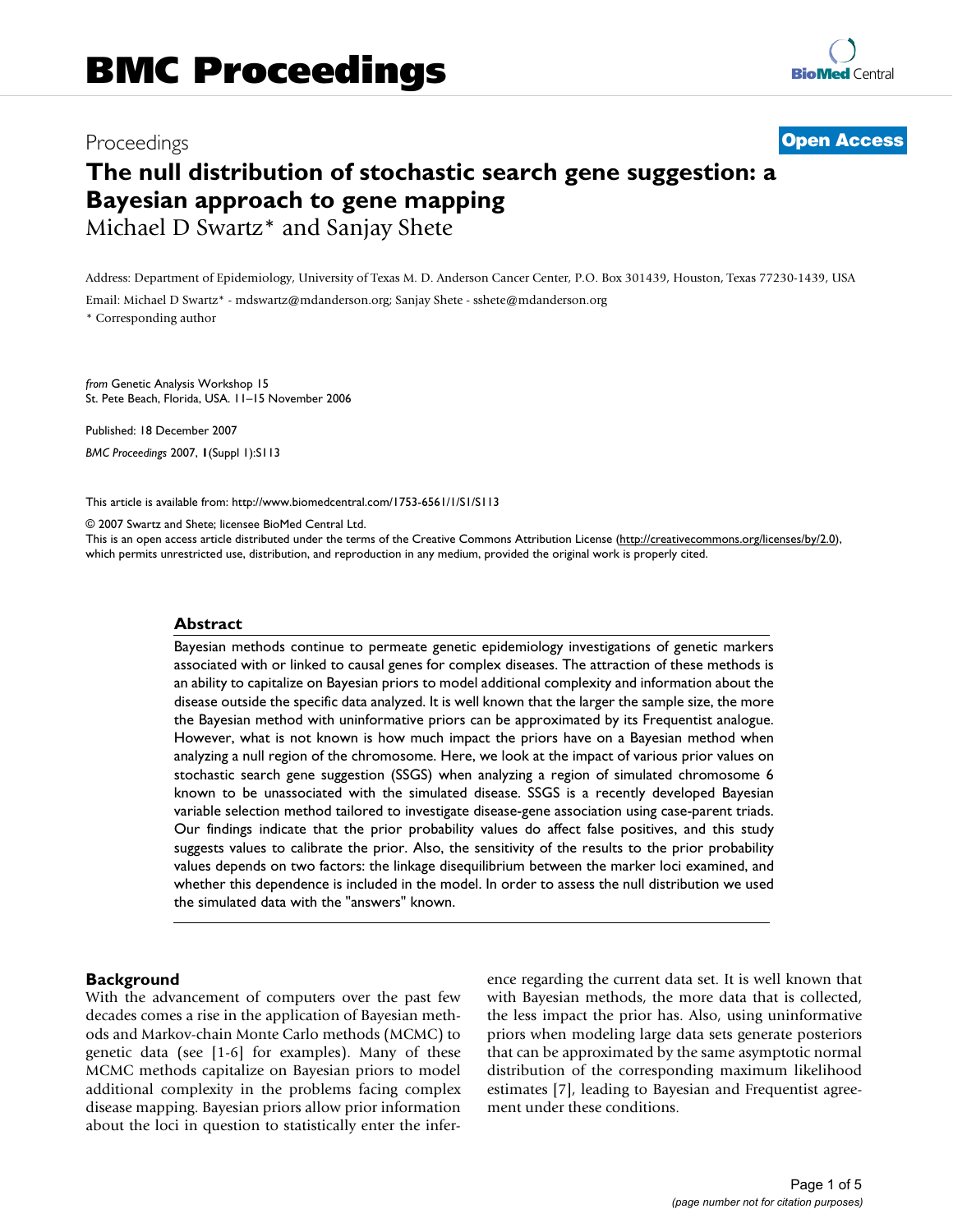But how do Bayesian methods behave when there is not a gene to find? Or, what impact does the prior have on inference if, in reality, there are no genes to find? We use simulated data of Problem 3 for the Genetic Analysis Workshop 15 to evaluate the performance of stochastic search gene suggestion (SSGS), a Bayesian method introduced by Swartz et al. [3], in a region of chromosome 6 with no association to disease.

#### **Methods**

SSGS combines hierarchical priors to model alleles within loci with the conditional logistic regression likelihood to model the probability of transmission to a diseased child in case-parent triad data. The full details are given in Swartz et al. [3], and we give a brief overview of the method here.

To review the likelihood, we first define our notation: *D*<sup>+</sup> denotes a child is affected; *g* = (*gm*, *gf* ) denotes the child's genotypes, with each element subscripted with *m* denoting transmitted from the mother, and *f* denoting transmitted from the father;  $G_p$  denotes the parental genotypes. Then, given the parents  $G_m$  and  $G_f$  the probability of transmitting genotype *g* to the affected child is given by [3,4,8]:

$$
P(g | D^+, G_m, G_f) = \frac{RR[(g_m, g_f)]}{\sum_{g \neq [G_m, G_f]} RR[(g_m^*, g_f^*)]}'
$$

where  $g^*|G_m$ ,  $G_f$  represents all possible pairings of transmitted and non-transmitted alleles consistent with the parental genotypes and *RR* [(*gm*, *gf* )] is a relative risk function defined previously as a conditional logistic regression function [3].

Using generalized transmission-disequilibrium test (GTDT) coding as described by Schaid [8], we must omit a reference allele for model identifiability. Using calculations from Thomas et al. [4], we select the most prevalent allele as our reference allele. Then, using  $l = 1, ..., L$  to index the loci, and  $a = 1,..., A<sub>l</sub>$ -1 to index the alleles within a locus (and *Al* denotes the maximum number of alleles at locus *l*), each β*la* refers to an allele main effect for allele *a* at locus *l*, with the usual interpretation as the log relative risk for transmission to the case. Note that using GTDT coding assumes additive allelic effects [3].

Next, we assume a multivariate normal prior for the main effects, and hierarchical latent indicators to stochastically search through the main effects that impact the probability of transmission [3,9]. We denote the first latent indicator as the vector  $\lambda = (\lambda_1, ..., \lambda_L)$ . Each element of  $\lambda$  has a

Bernoulli distribution with probability  $p_{\mu}$  where  $p_{\mu}$  is the prior probability that locus *l* is associated with the disease. Similarly, we define a partitioned allele indicator vector, conditional on the loci selected as  $\alpha | \lambda = (\alpha_1, ..., \alpha_n)$  with each partition  $\boldsymbol{\alpha}_l = (\alpha_{l1}, ..., \alpha_{lA_l-1})$  indicating the alleles at locus *l* associated with disease, and each element in  $\alpha_1$ has a Bernoulli distribution with probability *qla* as its prior, where *qla* is the prior probability that locus *l* and allele *a* at locus *l* are associated with the disease. This dual hierarchical prior structure restricts the stochastic search to models that select alleles within loci.

Conditional on the indicators, we can define the prior for main effects. Let  $\gamma_{la} = \lambda_l \alpha_{la}$ . Therefore,  $\gamma$  indicates the allele main effects when both the locus and allele are indicated. We can define the conditional prior for the coefficients,  $\beta$ |*γ*, as

$$
\pi\left(\beta|\gamma\right) = \text{MVN } \left(\mathbf{0}, \, \mathbf{D}_{\gamma} \mathbf{R} \mathbf{D}_{\gamma}\right),
$$

where  $D_{\gamma} = \text{Diag} (k_{l1}, ..., k_{lA_l-1}, ..., k_{L1}, ..., k_{LA_l-1})$ , where each *kla* is defined as

$$
k_{la} = \begin{cases} c_{la} \tau_{la} & \text{if } \gamma_{la} = 1 \\ \tau_{la} & \text{if } \gamma_{la} = 0, \end{cases}
$$

where  $c$  is large,  $\tau$  is small, and **R** is either an identity matrix or a covariance matrix defined by genetic correlation. (For more details concerning *c* and <sup>τ</sup> and the flexibility of SSGS using these parameters, see Swartz et al. [3] and references therein.)

To define **R**, we start with a blocked matrix, **L**, whose diagonal blocks represent within loci covariance and off-diagonal blocks represent between loci covariance [3]. We model the within-locus covariance by modeling the probability of an allele's presence as a multinomial distribution. The covariance is then defined in the usual way for a multinomial distribution, using the normalized allele frequencies as cell probabilities for the distribution. To model between locus covariance, each element is simply the allele-wise linkage disequilibrium value:  $\delta_{i_a j_b} = p_{i_a j_b} - p_{i_a} p_{j_b}$  . Once the elements of the blocks are defined, we set  $R = L^{-1}$ . More details are given in Swartz et al. [3].

Our posterior distribution is intractable, and therefore, we use MCMC simulations to sample from the posterior distribution. The parameters  $\lambda$  and  $\alpha$  can be calculated using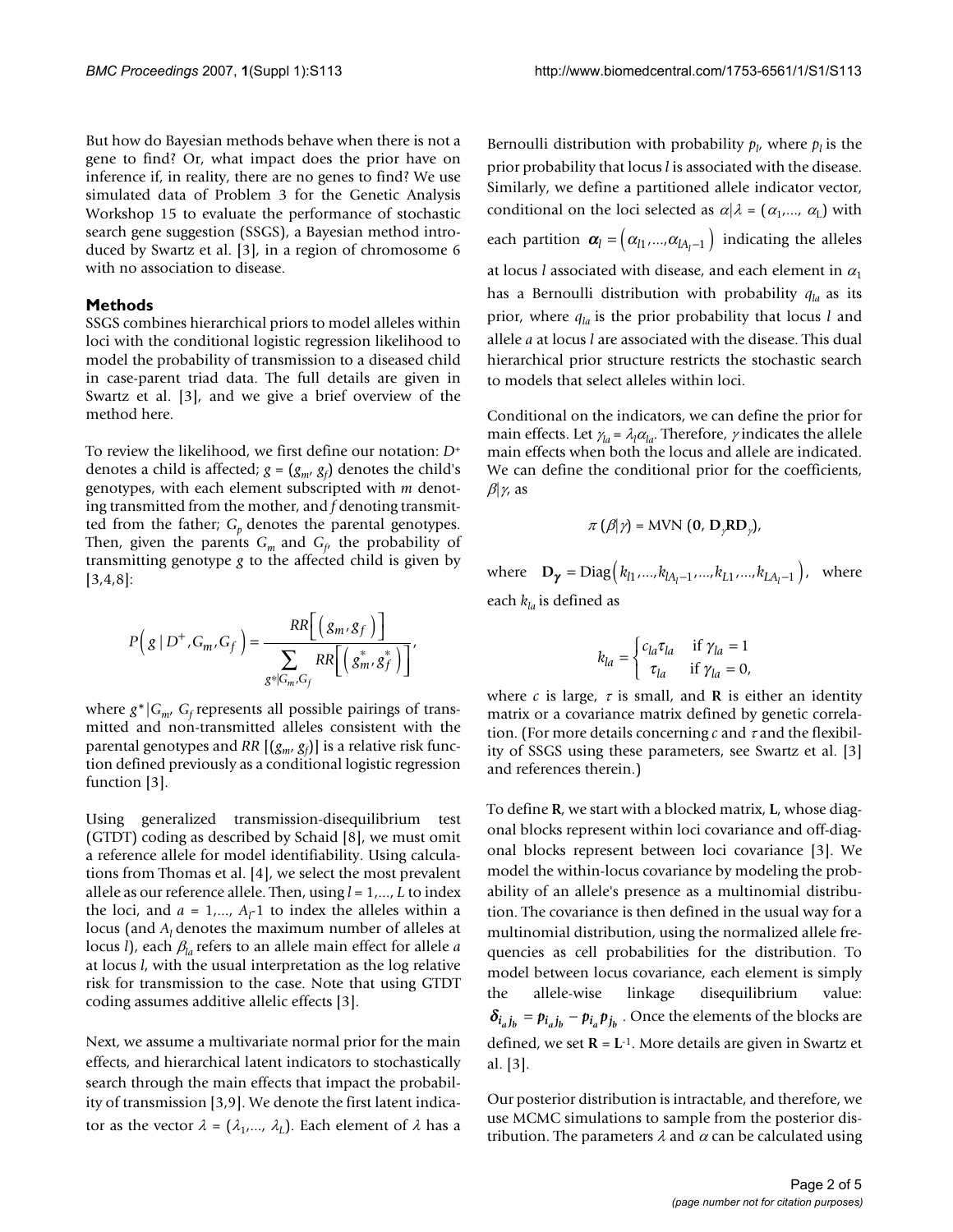a Gibbs sampler, while the  $\beta$  values are updated by locus using a multivariate Metropolis Hastings step [3]. Software to implement SSGS is available at [http://www.epige](http://www.epigenetic.org/Linkage/ssgs-public/) [netic.org/Linkage/ssgs-public/.](http://www.epigenetic.org/Linkage/ssgs-public/)

We are mainly interested in the marginal posterior of the <sup>γ</sup>*la* values given the data. We use the proportion of iterations for each  $\gamma_a = 1$  to estimate the posterior probability of each allele being associated with transmission to the case. Once the posterior probabilities are calculated, we use the median model decision rule developed by Barbieri and Berger [10]: select genes with posterior probability of inclusion greater than or equal to 0.5.

Recall that conditional logistic regression models the probability of transmission to the affected offspring, and can include other covariates, such as environmental factors in the model. We compare SSGS with the TDT, implemented in TDTEX program in the Statistical Analysis for Genetic Epidemiology release 5.0 (SAGE 5.0) [11]. TDTEX performs McNemar's test of counts of transmitted versus non-transmitted alleles, which is a powerful  $\chi^2$  text of association that cannot include additional covariates.

### *Data analysis*

We chose to analyze families from Replicates 1 and 2 of Problem 3. Because this method requires case-parent triads, we randomly selected one of the affected sib pairs to be the case. We analyze the first 250 families from both replicates, focusing on six microsatellite markers from simulated chromosome 6: markers 35 to 40. This gave us a total of 59 alleles from Replicate 1 and 57 alleles from Replicate 2. By looking at the answers of the simulation in advance, these markers are far enough away from any of the disease-associated loci to be assumed independent of the disease locus. We analyze these markers under four different prior model specifications. We use the same values for  $p_l$  and  $q_{la}$  as in the sensitivity analysis combined with either using the identity matrix or defining the dependence structure in R as a function of allele frequencies and linkage disequilibrium as in Swartz et al. [3]: 0.5, 0.25, 0.1, 0.01. Additionally, we compare the results from SSGS with standard inference from conditional logistic regression using Stata 8 and the TDT as implemented in TDTEX.

In order to evaluate the method in the presence of a signal, we performed a second analysis of all four methods mentioned above, applied to markers closer to the simulated DR locus, a gene locus involved in increasing risk for the disease. Using the same algorithm as described for the simulated microsatellites [12], we generated three dense microsatellites using the dense single-nucleotide polymorphisms (SNPs) from chromosome 6 at the following locations: 1) 48.40 cM, 2) 49.44 cM, and 3) 51.52 cM.

(When constructing the microsatellites, we omitted the SNP located exactly on the DR locus.) From the "answers", we know that dense microsatellite 2 is the closest to the DR locus. Because the simulated signal was so strong, we only used data from Replicate 1 for this analysis.

For these sets of markers, by using the 250 families, not all alleles appeared in our sample, and some alleles had very low frequencies in our sample. Therefore, we considered a minor allele (MA) as any allele with less then a frequency of 4% in our sample, and pooled them to one pseudoallele. If the pseudo-allele still had less than 4% frequency after pooling the MAs, we then pooled the MA with the least frequent allele with frequency greater than 4% in the data set.

# **Results**

Using an alpha of 0.05, the conditional logistic regression indicated five alleles from Replicate 1, and seven from Replicate 2. However, after adjusting for multiple testing using Benjamini and Hochberg's FDR method [13], no alleles were significant from either replicate. In Table 1, we report the false-positive rate for SSGS using the identity matrix for **R**. In the first column of Table 1, we report the prior probability of inclusion. Then for each replicate, we report the posterior probability of each locus selected,  $p(\lambda|data) > 0.5$ , and the number of alleles selected (each allele with  $p(y|data) > 0.5$ ). When we used 0.5 prior probability of inclusion ( $p = q = 0.5$ ) we detected 3 of 59 alleles as significant from Replicate 1, and 5 of 57 from Replicate 2, giving an empirical false-positive rate of 7%. When we reduced the prior probability to 0.25, only one allele from Replicate 1 was selected, reducing the rate to 1%, and when we used prior probabilities less than 0.25, no significant loci were detected. Using a covariance structure defined by allele frequencies and linkage disequilibrium for **R**, SSGS did not find any false positives for any prior values of *p* and *q*. TDTEX from SAGE 5.0 indicated Locus 37 with a *p*-value of 0.009 from Replicate 2, which remained significant after implementing the FDR correction. Therefore, conditional logistic regression combined with the FDR correction and SSGS including a dependence structure were the most accurate, while SSGS without including a dependence structure performed acceptably for some values of the prior.

The methods ranked differently when analyzing the dense microsatellite loci. SSGS without including a dependence structure indicated all alleles at dense microsatellite Locus 2, having posterior probability for all alleles greater than 99% across all prior values of *p* and *q*, yet did not indicate any alleles at dense microsatellite locus 1 or 3. The conditional logistic regression maximum-likelihood estimates also indicated all alleles at dense microsatellite 2 with *p*values less than 0.001, without indicating any alleles for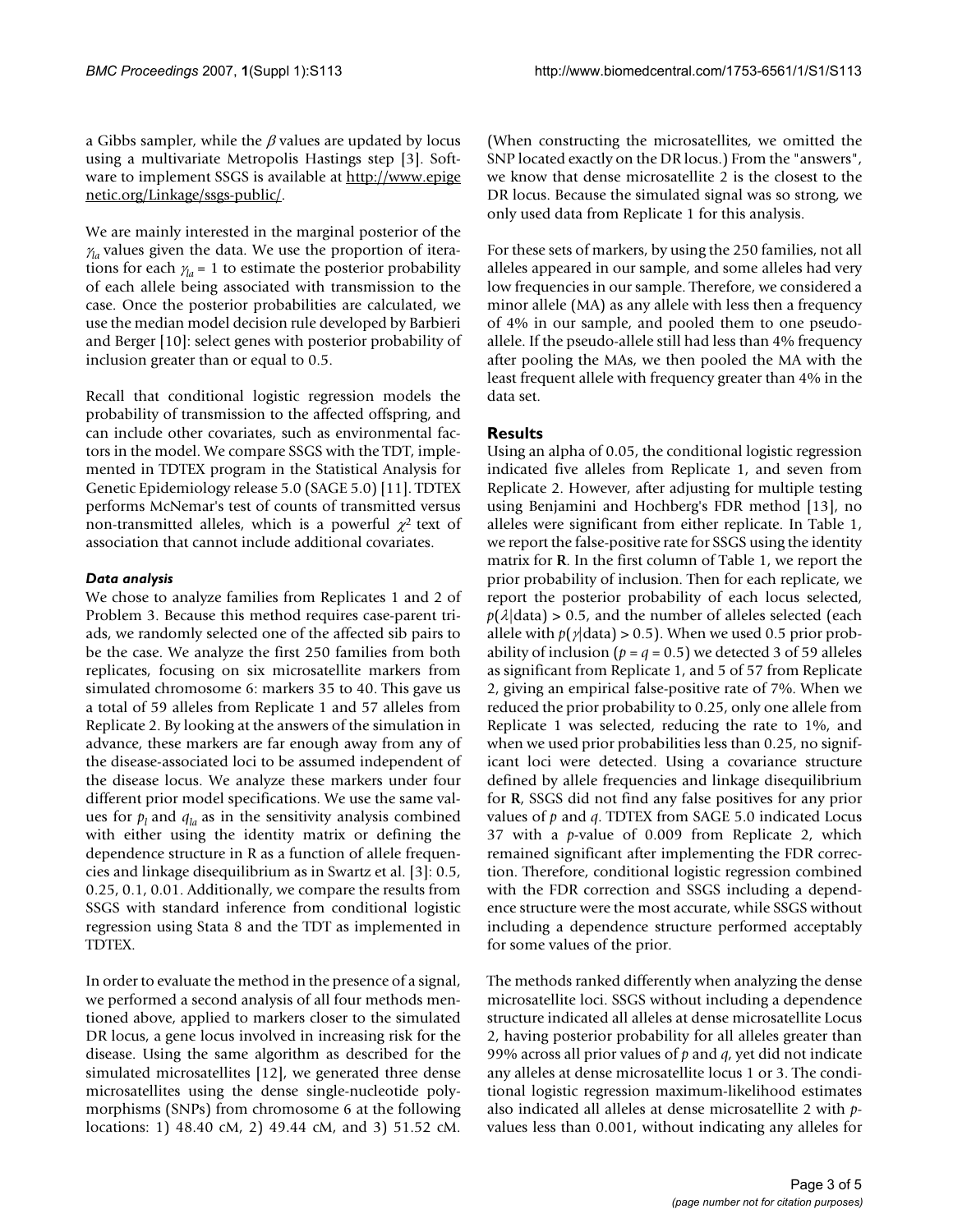|                 | Replicate I |                                                                                                                                |                       | Replicate 2                                                   |                             |                       |
|-----------------|-------------|--------------------------------------------------------------------------------------------------------------------------------|-----------------------|---------------------------------------------------------------|-----------------------------|-----------------------|
| Prior $(p = q)$ | Locus       | Posterior locus probability                                                                                                    | No. alleles indicated | Locus                                                         | Posterior locus probability | No. alleles indicated |
| 0.5             | 40          | 0.96                                                                                                                           |                       | 40<br>38                                                      | 0.88<br>0.66                |                       |
| 0.25            | 40          | 0.85                                                                                                                           |                       | No loci or alleles had greater than 0.5 posterior probability |                             |                       |
| 0.1<br>0.01     |             | No loci or alleles had greater than 0.5 posterior probability<br>No loci or alleles had greater than 0.5 posterior probability |                       |                                                               |                             |                       |

| Table I: Loci suggested by SSGS for varying prior probabilities of inclusion using the R = Identity Matrix |  |  |  |
|------------------------------------------------------------------------------------------------------------|--|--|--|
|------------------------------------------------------------------------------------------------------------|--|--|--|

Loci 1 or 3. When incorporating covariance structure defined as a function of allele frequencies and linkage disequilibrium through **R**, SSGS only indicated one allele at dense microsatellite 2, (allele 14) with posterior probability of 64% when the prior values for *p* and *q* were set equal to 50%. For other smaller values of prior probabilities *p* and *q*, SSGS did not indicate any alleles at any loci. TDTEX indicated both dense microsatellite 2 ( $p$ -value <  $3.3 \times 10^{-1}$ 28) and dense microsatellite 3 (*p*-value < 0.024) to be associated with the simulated disease locus. Here, at some point, all four methods found the marker closest to the disease locus. However, SSGS excluding a dependence structure and the conditional logistic regression gave the strongest evidence for the location of the disease locus, defining the narrowest region; while SSGS including the dependence structure gave the weakest signal, and was also the least robust to different prior probabilities.

The results of this paper differ from the results of our previous work [3]. Previously, we concluded that including the dependence structure in the model was best. However, in these data sets, we see that excluding the dependence structure performed better than including it when looking for a signal. So why did the dependent prior do so well in our previous research? To answer this question we looked at the LD pattern between markers among the dense microsatellites. When looking at the D' values for the dense microsatellites (calculated by ldmax [14]), we found that the LD falls in the range of 0 to 0.24. Meanwhile, the D' values (again calculated by ldmax) for the data for our previous work [3] was much higher with values ranging from 0.25 to 0.52. Therefore, we see a greater improvement gained by including a covariance structure that is a function of allele frequencies and LD when the LD between markers is higher.

# **Conclusion**

We have revealed important features for SSGS, a new method introduced in Swartz et al. [3]. We found that in null regions, SSGS can be sensitive to the magnitude of prior probability of inclusion, especially when not including dependence structure in the model. To calibrate the prior, this study suggests using a prior probability of inclusion of 0.25 to control for false positives, while not erroneously excluding true loci. In general, we showed that using smaller prior probability of inclusion for loci and alleles reduces false-positive values, particularly in null regions. Most importantly, we found that the usefulness of including genetic dependence between markers in the model depends on the amount of LD between the markers. Therefore, before including the dependence structure in the matrix, it is very important to examine the LD pattern between the marker loci. If the D' values for the markers is less than 0.25, then incorporating a covariance structure based on the LD seems to shrink the signal drastically toward the null and increase the sensitivity to the prior probabilities of inclusion. Therefore, it is better to exclude the dependence structure from the model when using SSGS to minimize false positives in null regions. However, if the LD between the markers is high (greater than 0.25), as in those analyzed in Swartz et al. [3], we see a clear advantage in including dependence structure based on LD into the model.

# **Competing interests**

The author(s) declare that they have no competing interests.

# **Acknowledgements**

This research was supported in part by training grant R25 CA 903001, Raymond Carroll, Ph.D., Principal Investigator, and in part by NCI training grant R25 CA 57730, Robert M. Chamberlain, Ph.D., Principal Investigator. The research was completed under NCI grant 1 K07 CA123109-01A1.

This article has been published as part of *BMC Proceedings* Volume 1 Supplement 1, 2007: Genetic Analysis Workshop 15: Gene Expression Analysis and Approaches to Detecting Multiple Functional Loci. The full contents of the supplement are available online at [http://www.biomedcentral.com/](http://www.biomedcentral.com/1753-6561/1?issue=S1) [1753-6561/1?issue=S1.](http://www.biomedcentral.com/1753-6561/1?issue=S1)

#### **References**

- 1. Heath SC, Snow GL, Thompson EA, Tseng C, Wijsman EM: **[MCMC](http://www.ncbi.nlm.nih.gov/entrez/query.fcgi?cmd=Retrieve&db=PubMed&dopt=Abstract&list_uids=9433616) [segregation and linkage analysis.](http://www.ncbi.nlm.nih.gov/entrez/query.fcgi?cmd=Retrieve&db=PubMed&dopt=Abstract&list_uids=9433616)** *Genet Epidemiol* 1997, **14:**1011-1016.
- 2. Daw EW, Heath SC, Lu Y: **[Single-nucleotide polymorphism ver](http://www.ncbi.nlm.nih.gov/entrez/query.fcgi?cmd=Retrieve&db=PubMed&dopt=Abstract&list_uids=16451642)[sus microsatellite markers in a combined linkage and segre](http://www.ncbi.nlm.nih.gov/entrez/query.fcgi?cmd=Retrieve&db=PubMed&dopt=Abstract&list_uids=16451642)-**